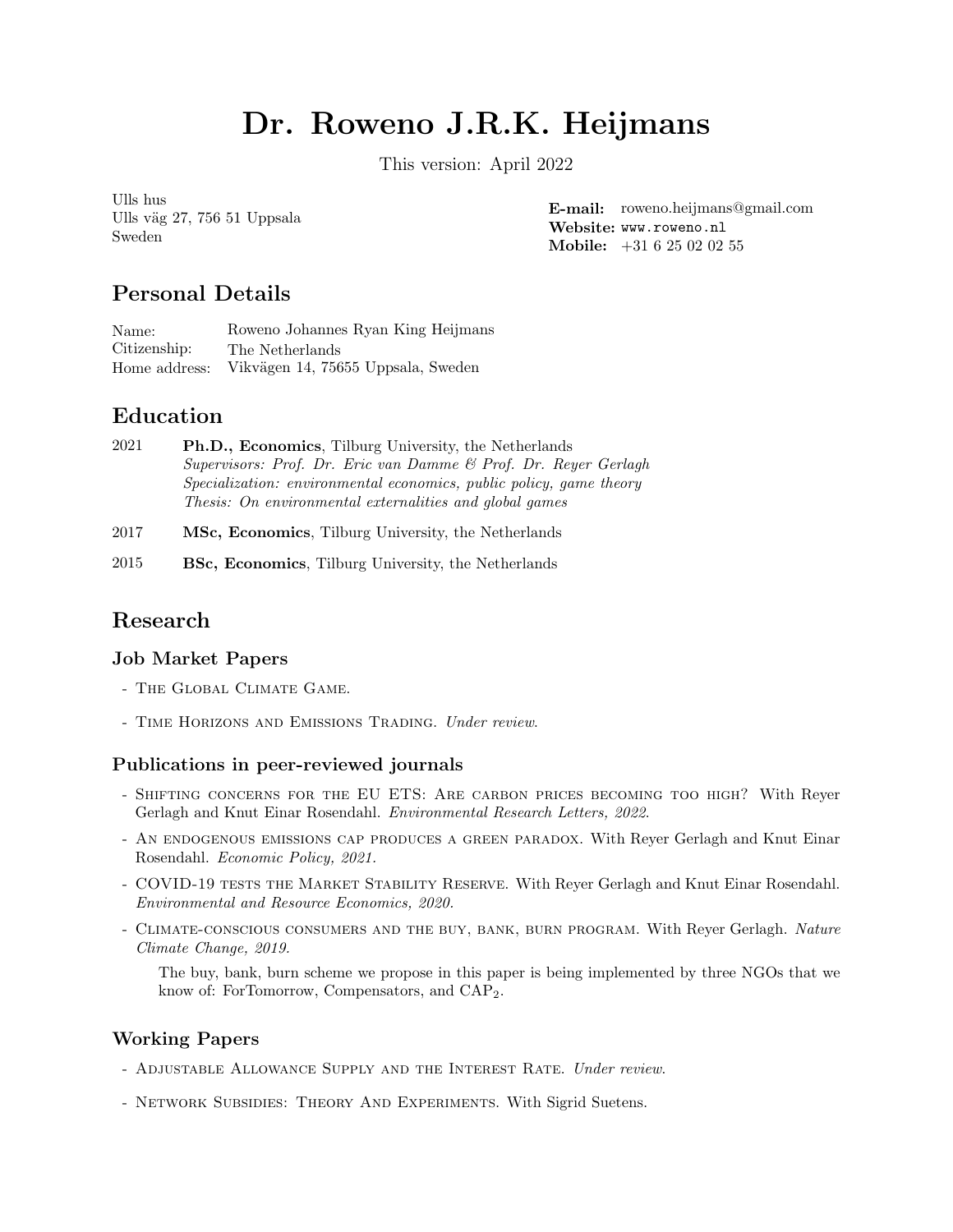Preregistration plan: [https://aspredicted.org/create.php.](https://aspredicted.org/create.php) Theory done, experiments scheduled for October/November 2022.

- [Efficient Epidemics: Contagion, Control, and Cooperation in a Global Game](https://www.roweno.nl/files/EfficientEpidemics.pdf). With Ana Moura.
- [Designing Large Cap and Trade Schemes Under Asymmetric Uncertainty](https://www.roweno.nl/files/LinkingCapAndTrade.pdf). With Reyer Gerlagh.
- REGULATING STOCK EXTERNALITIES. With Reyer Gerlagh.
- Multiple Expectations-Based Equilibria in the EU ETS. With Daniel Spiro.
- [Sequential Global Games](https://www.roweno.nl/files/SequentialGlobalGames.pdf). With Eric van Damme.

#### Book Chapters

Gerlagh, R., Heijmans, R.J.R.K., & Mayumi, K. T. (2019). Can the social cost of carbon be calculated? Contemporary Climate Change Debates: A Student Primer, 65.

#### **Consultancy**

Van Damme, E.E.C., Gerlagh, R., Heijmans, R.J.R.K., & Willems, B.J. (2018). Veilen of vergelijken voor het winnen van windenergie op zee?

Policy report written on request of the Dutch Ministry of Agriculture, Nature and Food Quality regarding the question how the rights to build windmill parks on the North Sea are most efficiently allocated. In Dutch.

## Grants & Honors

- 2023-25 Jan Wallanders och Tom Hedelius stiftelse. Principal Investigator. Grant amount: 1.370.000 SEK. Project title: [Trading Emissions to Combat Climate Change: Problem or Promise?](https://www.handelsbanken.se/shb/inet/IStartSv.nsf/FrameSet?OpenView&id=Forskningsstiftelserna)
- <sup>2019</sup> Grant from the Spanish-Portuguese Association of Resource and Environmental Economics to present my job market paper at their conference.
- 2015 Tilburg University Excellence Scholarship

## Professional Activities

Refereeing: Nature Climate Change, Journal of Environmental Economics and Management, Resource and Energy Economics, Energy Economics, Annals of Economics and Statistics, Energy Journal, One Earth Conferences: Reviewer for the Spring Meeting of Young Economists (24th and 25th edition) Organizational: Member of the Education Committee, Tilburg University, 2015-2017. Seminar organizer Department of Economics, Swedish University of Agricultural Sciences.

## Teaching

| 2022-23 | <b>Lecturer</b> , Central-German Doctoral Program in Economics, Germany<br>Mathematics for Economists (PhD).<br>Coordinator: Prof. Dr. Oliver Holtemöller (Halle Institute for Economic Research). |
|---------|----------------------------------------------------------------------------------------------------------------------------------------------------------------------------------------------------|
| 2021-22 | <b>Lecturer</b> , Swedish University of Agricultural Sciences, Sweden<br>Management of Biological Resources (Msc).                                                                                 |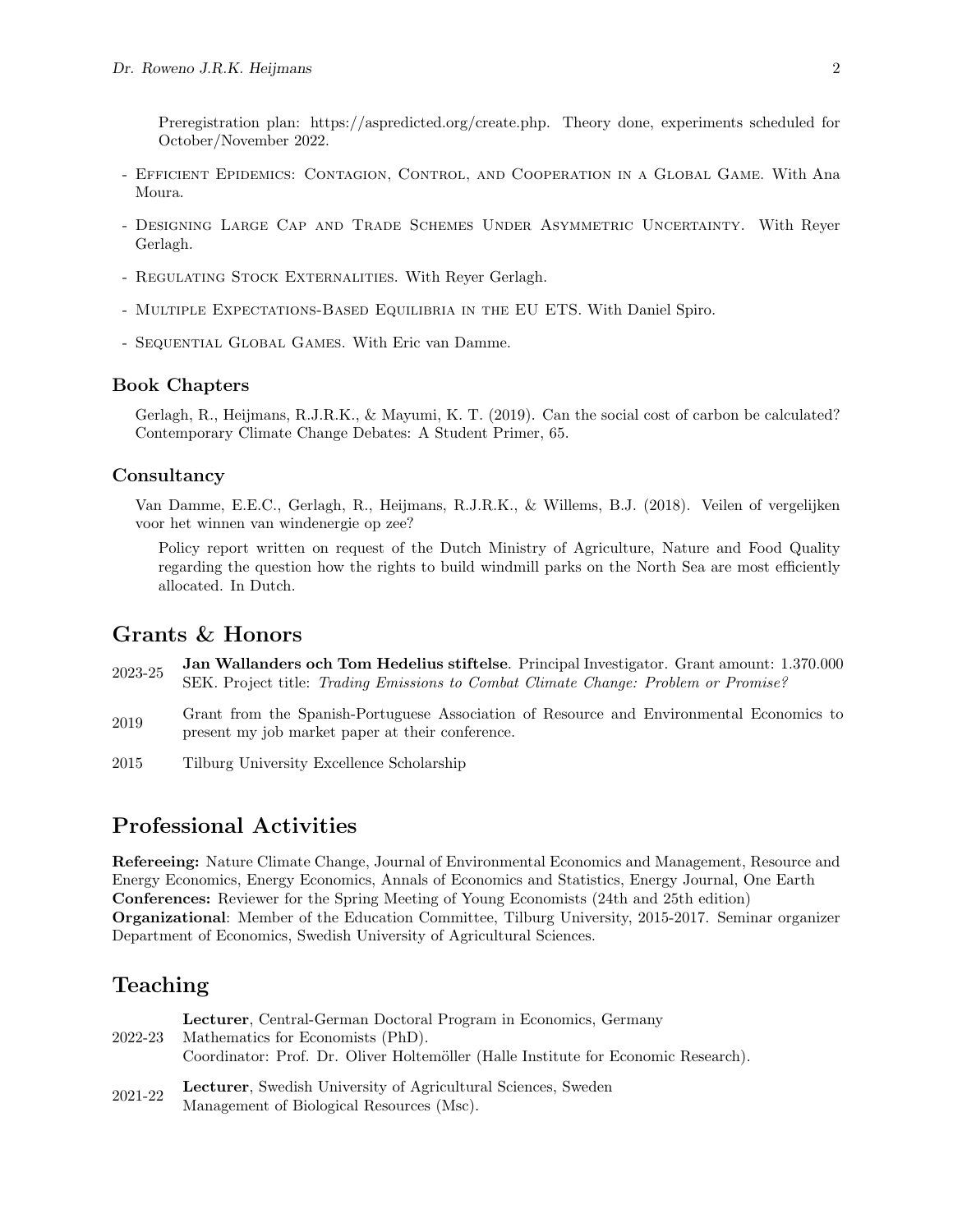Teaching Assistant, Tilburg University, the Netherlands

2017-20 Grondslagen macro-economie (undergraduate macro, in Dutch), Micro-economics 2: Game Theory (research master), Economics for Social Sciences (BSc), Macroeconomics(BSc).

## 2017– Thesis supervisor

BSc. and MSc. theses in economics.

## Employment

- 2021– Postdoctoral researcher, Swedish University of Agricultural Sciences
- 2017-21 PhD Candidate, Tilburg University
- 2014 Intern, De Nederlandsche Bank, Amsterdam

## Academic talks

#### **Conferences**

2020 SURED (Ascona, Switzerland); European Economic Association Annual Meeting (Berlin, Germany); Econometric Society World Congress (Milan, Italy); Conference of the Spanish-Portuguese Association of Resource and Environmental Economics (Lleida, Spain – moved to 2020); European Association of Environmental and Resource Economists Annual Meeting (Berlin, Germany); Koninklijke Vereniging voor Staatshuishoudkunde New Paper Session (Leiden, the Netherlands); Autumn panel meetng on the economics of climate change (Berlin, Germany – organized by Economic Policy and CEPR)

- 2019 European Economic Association Annual Meeting (Manchester, United Kingdom); European Association of Environmental and Resource Economists Annual Meeting (Manchester, UK); CREE Workshop (Statistics Norway, Oslo, Norway); UECE Lisbon Meetings in Game Theory and Applications (Lisbon, Portugal); International Energy Workshop (IEA, Paris, France); Energy & Climate Conference (Toulouse, France)
- 2018 SURED (Ascona, Switzerland); World Meeting of Environmental and Resource Economists (Gothenburg, Sweden); European Economic Association Annual Meeting (Cologne, Germany); CREE Workshop (Statistics Norway, Osly, Norway); UECE Lisbon Meetings in Game Theory and Applications (Lisbon, Portugal); Nederlandse Economendag/Dutch Economists Day (Amsterdam, the Netherlands)

#### Seminars

- <sup>2020</sup> Tilburg University; Nova SBE Health Economics & Management Knowledge Center, Lisbon, Portugal; Universidad del Rosario, Bogota, Colombia
- 2019 Nederlandse Emissieautoriteit (Dutch emissions authority)
- 2017 Tilburg University; CPB Netherlands Bureau for Economic Policy Analysis

## Skills

Computer: LATEX, Matlab, Microsoft Office, State, Python, R

Languages: Dutch (native), English (fluent), German (intermediate), Portuguese (intermediate), French (formerly independent user).